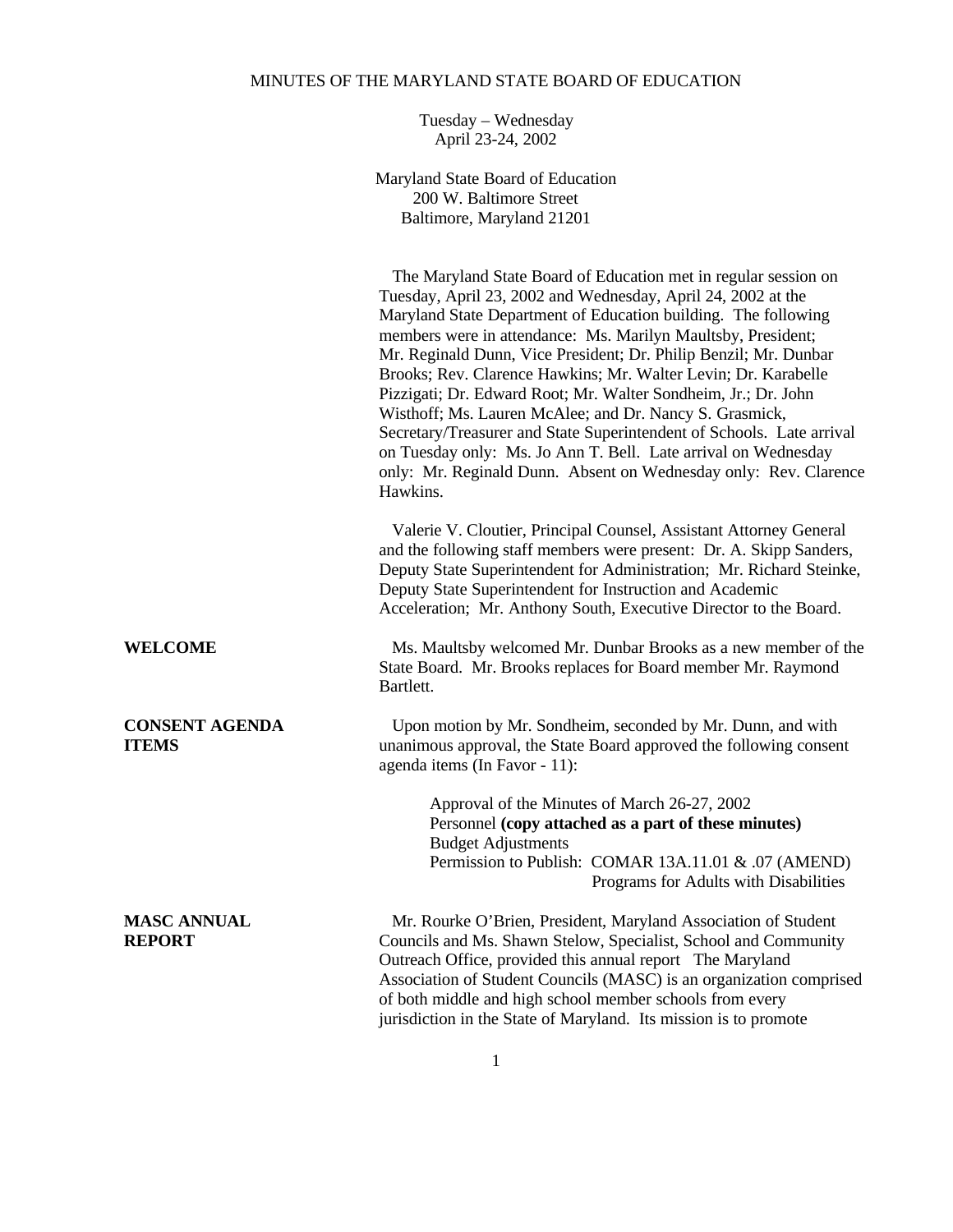**MASC ANNUAL** leadership development, communication between students and **REPORT** representation for youth across the State of Maryland. To date, 280 **(continued)** schools from across the State of Maryland have become members of MASC including over 110 middle schools and a few private schools.

> Throughout the school year, MASC holds three annual conferences aimed at improving student leadership in all schools throughout the State of Maryland. These conferences are (1) Middle School Leadership Conference; (2) Legislative Session; and, (3) MASC Annual Convention. At their Legislative Session, MASC selects two students to recommend to the governor for the position of Student Member on the State Board of Education.

 MASC also recognizes individuals and schools who have exemplified its mission at an awards program where an Advisor of the Year and Principal of the Year are selected.

**STATE** Ms. Tina Bjarekull, Deputy State Superintendent, Division of **LEGISLATIVE AND** Business Services and Ms. Renee Spence, State Legislative Liaison, **BUDGET SUMMARY** provided a review of the legislative session. The General Assembly passed the Thornton Commission recommendations in SB 856 – Bridge to Excellence in Public Schools Act. The bill appropriates an additional \$72.6 million for public education, \$4.8 million for the Infants and Toddlers Program, and \$1.1 million for adult education.

> The legislation includes the foundation program and the base cost for adequacy as recommended by the Thornton Commission.. The General Assembly elected to have the State pay 50% of the foundation program which added more money for every single school system. The General Assembly also adopted a minimum per pupil state grant for all of the at-risk categorical programs. The legislation also includes an additional \$10 million for Prince George's County school system contingent upon the approval of a comprehensive master plan that must be approved by the State Board. Ms. Bjarekull also discussed the budget cuts made the General Assembly and their impact upon State agencies and MSDE.

 Ms. Spence highlighted some of the key education legislation that passed during this session of the General Assembly.

**FEDERAL** Ms. Sharon Nathanson, Federal Legislative Liaison, provided a **LEGISLATIVE** status report on federal legislation. To date, there has been no **UPDATE** final decision on the President's budget proposal which is to be effective October 1st. Letters have been sent to the Maryland legislative delegation regarding the State Board's position on the President's FY 2003 budget proposal and on the reauthorization of the Individuals with Disabilities Education Act (IDEA). Ms. Nathanson reported that Dr. Grasmick is serving on a Presidential commission that is reviewing all of the issues surrounding the reauthorization of IDEA. The report of this commission is expected to be completed by June.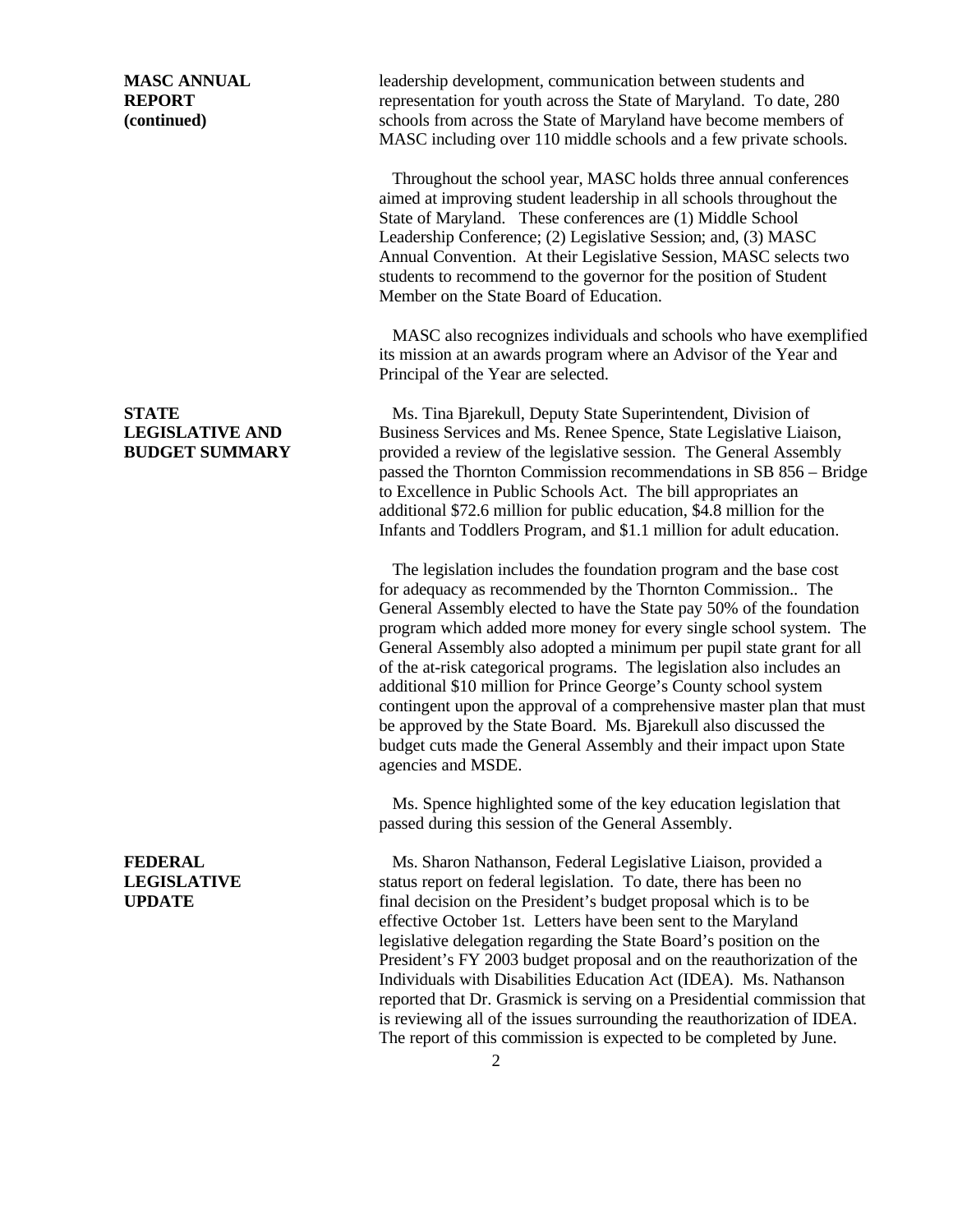**INTRODUCTION** Dr. David Lovewell, Professor, Department of Education, Towson University, introduced seven school principals and assistant principals who were visiting from China. These principals are staying at Towson University for the next three months to study American high school education.

## **ACTION ITEMS**

**SYSTEMS** Dr. Linda Boyd, Director, Locally Reconstituted Schools, introduced **PROPOSALS FOR** members of the Baltimore City School system who were present to **SCHOOLS discuss this plan.** The representatives from the Baltimore City School **PLACED UNDER** system were: Dr. Cassandra Jones, Chief Academic Officer, Baltimore **LOCAL** City Public Schools, Mr. Malcolm Dates, Area Executive Officer, **RECONSTITUTION** Baltimore City Public Schools and Mr. Gary Thrift, Area Executive **IN 2002** Officer, Baltimore City Public Schools. They provided a review of the system's proposal for the newly named schools under local reconstitution.

> In January 2002, the State Board named nine schools to local reconstitution – four schools in Baltimore City and five schools in Prince George's County. The four schools newly named under local reconstitution in Baltimore City are: Robert Poole Middle School, Harlem Park Community School, Canton Middle School, and Dickey Hill Elementary/Middle School. The three overarching needs of these schools are: (1) uneven implementation of instruction and quality of instruction; (2) uneven planning; and, (3) uneven curriculum implementation. The restructuring process also includes the certification issues of the teachers and the actual instructional programs in these identified schools.

> Dr. Jones reported that during the summer, these four schools will have 20 days of professional development for the staff. Also, the teachers in these four schools will be provided planning time and professional development throughout the school year. Each of these four schools will have academic coaches on-site. These academic coaches will work specifically with the teachers not only in the areas of reading and mathematics but in all of the content areas. They will also work directly with the principal and intervention specialists.

 Dr. Grasmick indicated that the proposal received from Prince George's County was reviewed by staff and needed some revisions. This plan should be presented to the State Board next month.

 Upon motion by Ms. Bell, seconded by Dr. Pizzigati, the State Board preliminarily approved the plan for these four schools pending the submission of the master plan by June 1, 2002 and approval of that plan by the State Board. (In Favor  $-12$ )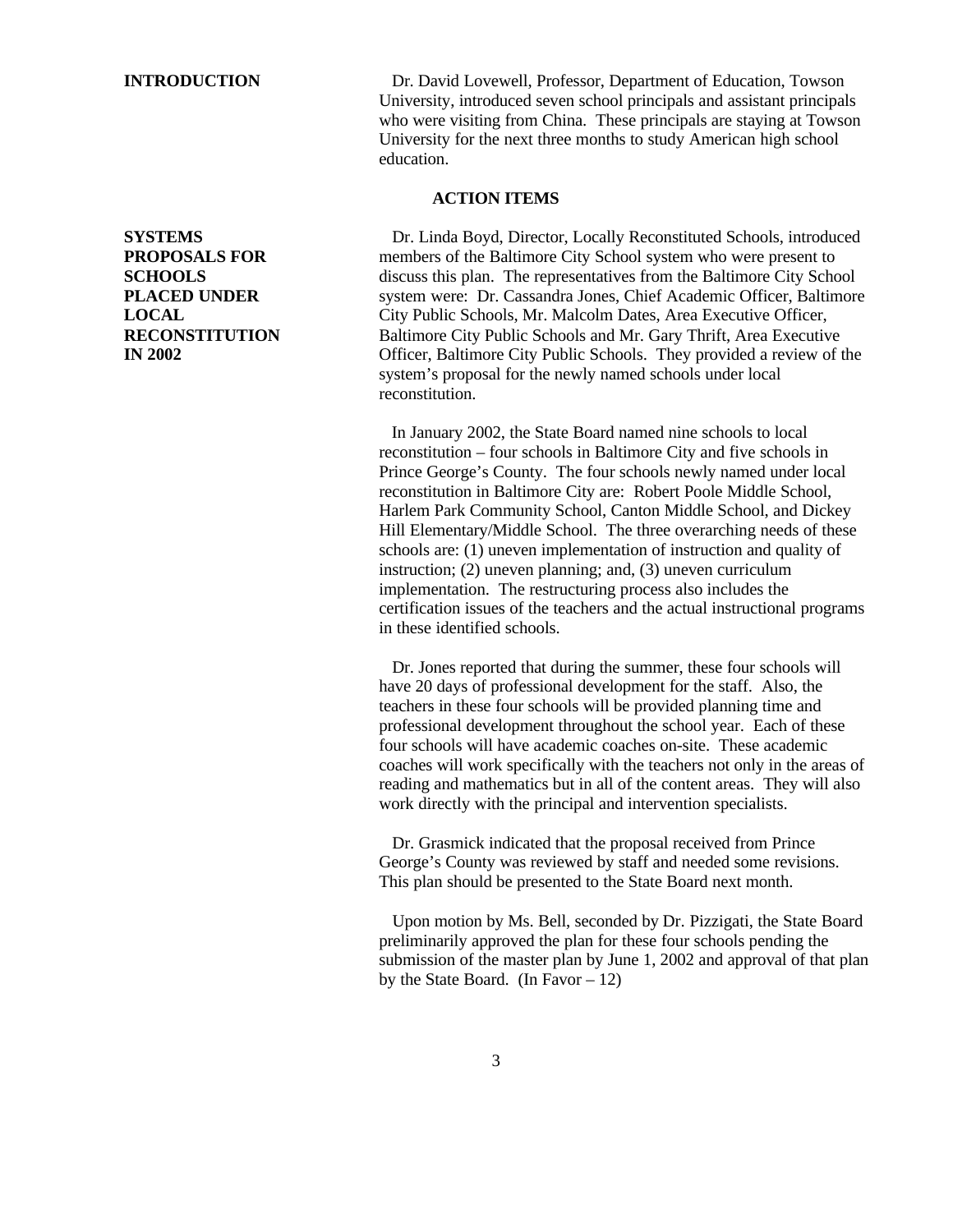**SYSTEMS** Dr. Grasmick stated that as a part of the new city/state partnership **PROPOSALS FOR** legislation a Distinguished Principals Fellowship Program will be **SCHOOLS** initiated. This program will seek to attract experienced principals for **PLACED UNDER** high risk schools by offering incentives and will require them to make a **LOCAL** commitment for a three year period. While providing leadership to **RECONSTITUTION** the school, they would also work with interns interested in becoming **IN 2002** principals. This program will be available to only five persons **(continued)** initially and will begin in September 2002.

> Upon motion by Mr. Dunn, seconded by Dr. Wisthoff, the Board agreed to move forward on this Distinguished Principals Fellowship Program so that experienced school leaders can be placed in the Baltimore City Public Schools by September 2002. (In Favor  $-12$ )

**WAIVER REQUEST –** Dr. Grasmick has received a request for Dr. Hairston, Superintendent. **BALTIMORE** Baltimore County Public Schools, to waive the requirement of the **COUNTY PUBLIC** 1,170 hours required for high schools (the 180 days requirement will **SCHOOLS** be met). This will allow the final day of school to be Friday, June 14, 2002.

> Upon motion by Dr. Benzil, seconded by Ms. Bell, and with unanimous approval, the State Board approved this waiver request. (In Favor  $-12$ )

**VISIONARY PANEL/ Dr.** Grasmick reported that the final public briefing on the Visionary **ESEA UPDATE** Panel will be held on April 23<sup>rd</sup> at Eleanor Roosevelt High School in Prince George's County. One of the significant recommendations of the Visionary Panel which is being taken seriously by local school systems is the use of managers to handle many of the day-to-day building issues in order for principals to be the instructional leaders in their schools. This recommendation has been fully implemented in the Talbot County Public School system.

> The full implementation plan of the Visionary Panel will be presented at the May Board meeting. This implementation plan will include assigned responsibilities related to the major recommendations of the Visionary Panel, next steps, and how all of the recommendations will be phased in.

**RECESS AND** Pursuant to  $\S 10-503(a)(1)(i) \& (iii)$  and  $\S 10-508(a)(1), (7), (8) \& (1)$ **EXECUTIVE** (11) of the State Government Article, Annotated Code of Maryland, **SESSION** and upon motion by Dr. Root, seconded by Ms. Bell, and with unanimous approval, the Maryland State Board of Education met in closed session on Tuesday, April 23, 2002 at the Maryland State Department of Education. The executive session commenced at 12:35 p.m.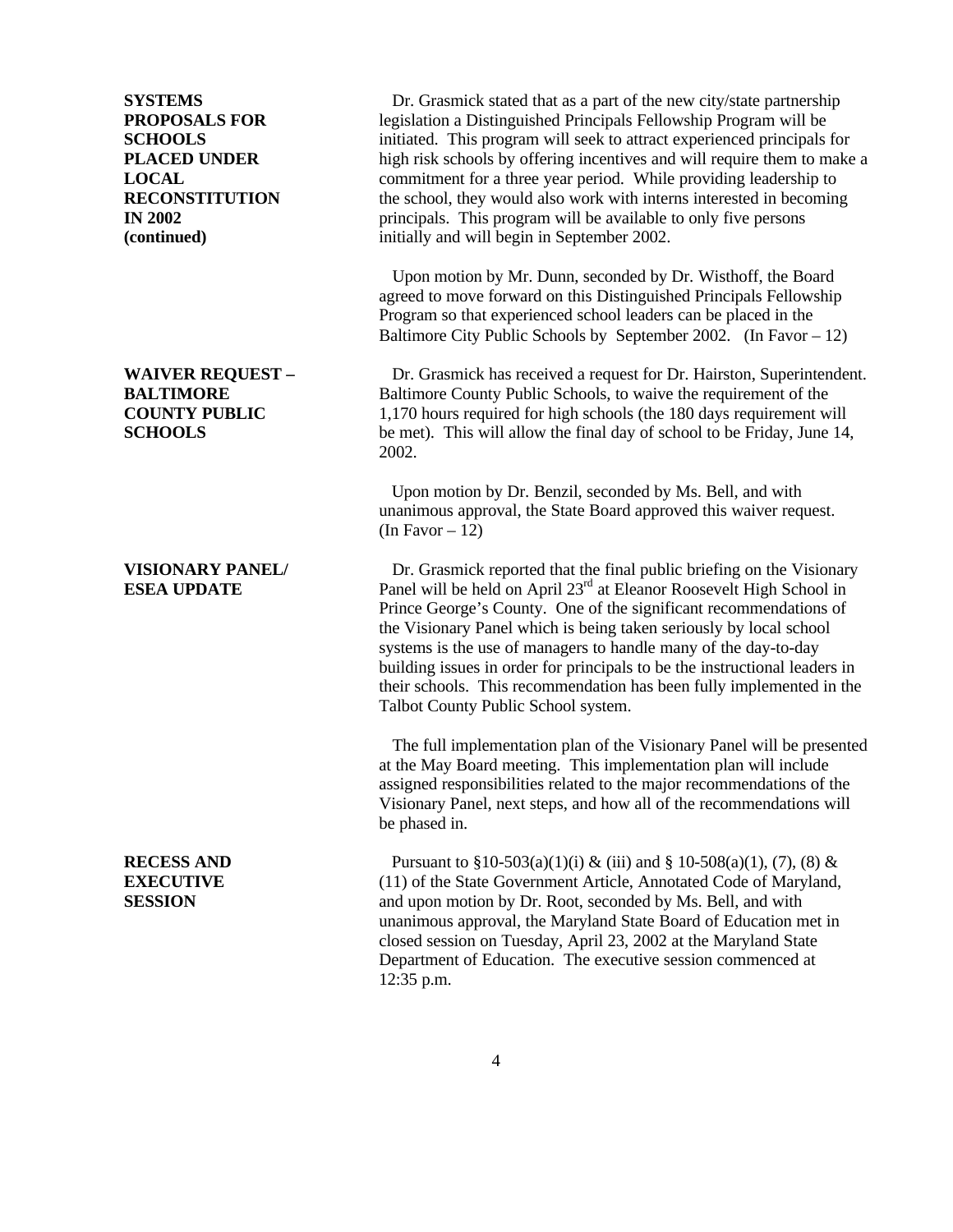**RECESS AND** The following persons were in attendance: Marilyn Maultsby; **EXECUTIVE** Reginald Dunn; Jo Ann T. Bell; Philip Benzil; Dunbar Brooks; **SESSION** Clarence Hawkins; Walter Levin; Karabelle Pizzigati; Edward Root; **(continued)** Walter Sondheim, Jr.; John Wisthoff; Lauren McAlee; Nancy S. Grasmick, A. Skipp Sanders; Richard Steinke; Valerie V. Cloutier; and Anthony South.

> The State Board deliberated the following appeals and the decisions of these cases will be announced publicly:

- *Baltimore County Board of Education v. American Federation of State, County and Municipal Employees, Council 67, et al -* arbitrability of dispute involving school calendar and duty days
- *Michele Ditchey v. Anne Arundel County Board of Education –* denial of student enrollment
- *Nanci Paul v. Allegany County Board of Education*  unsatisfactory teacher evaluation
- *Richard Regan v. Frederick County Board of Education –* use of American Indian mascots
- *Richard Regan v. Montgomery County Board of Education –* use of American Indian mascots
- *In Petition of Dawn E. Rutter dispute over teacher* signing bonus

The State Board also reviewed certain draft opinions that will be announced publicly.

 Dr. Grasmick discussed the budget reduction made by the General Assembly and their impact on personnel. The State Board concurred with the process Dr. Grasmick outlined.

 Dr. Grasmick and Ms. Cloutier discussed an issue involving MSPAP administration for spring 2002 as well as issues involving compliance with the assessments required by No Child Left Behind. The State Board took no action on these matters.

 Dr. Grasmick and Mr. South discussed the process for soliciting applicants for the new Prince George's County Board of Education as established by House Bill 949. Marilyn Maultsby appointed a screening committee to consist of Reginald Dunn as Chair, Jo Ann T. Bell, Dunbar Brooks, Jack Wisthoff, and Marilyn Maultsby. The screening committee agreed to meet following the conclusion of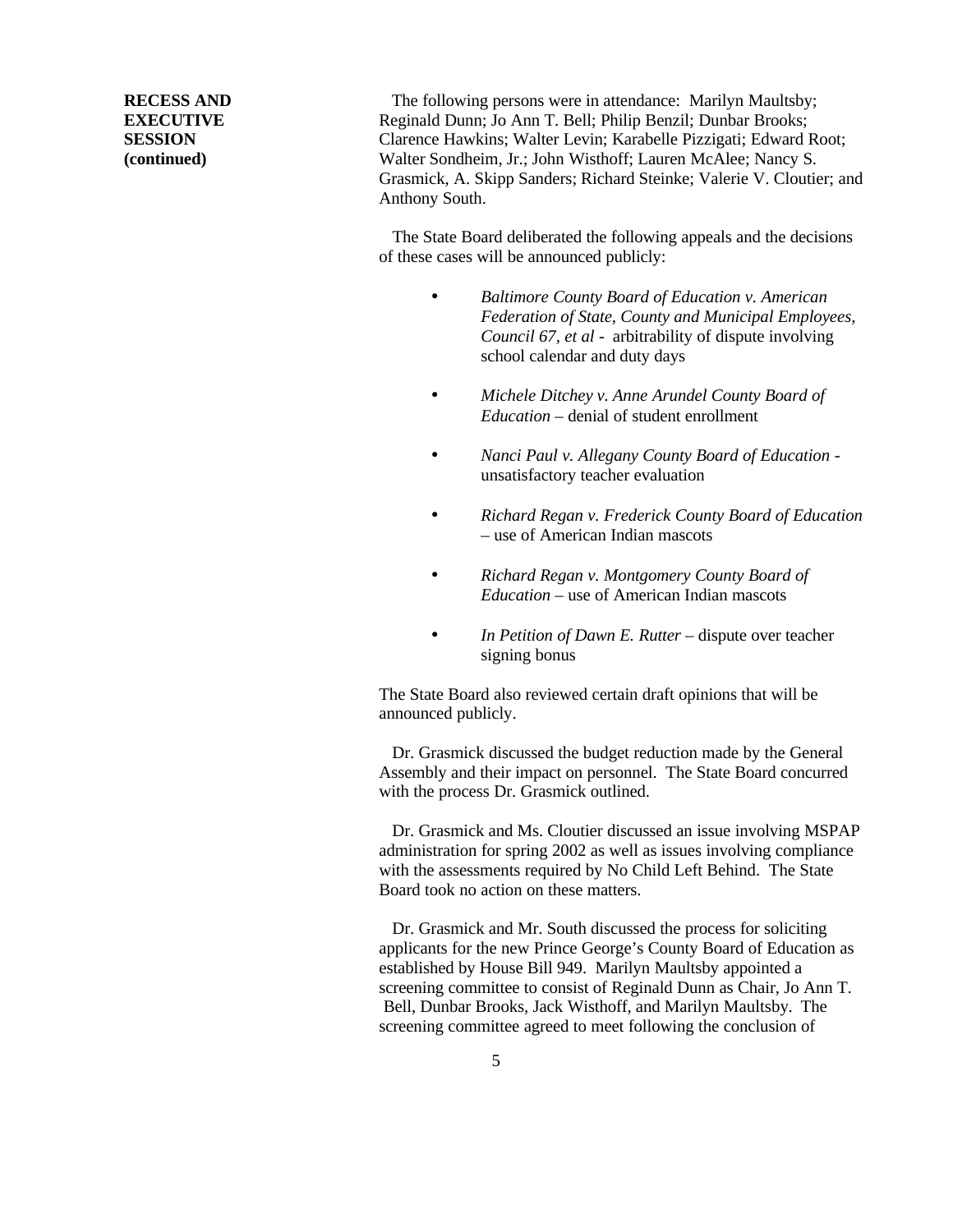**RECESS AND** State Board meeting on Wednesday to discuss procedures for the **EXECUTIVE** screening process. Marilyn Maultsby indicated that she would **SESSION** announce the members of the screening committee during the public **(continued)** session of the State Board.

> Dr. Grasmick provided a brief update on Master Plan issues and the high school restructuring occurring in the Baltimore City Public School System. The State Board requested that CEO Russo address the Board at an upcoming public meeting regarding the school system's efforts to improve the middle schools to which Edison school students would

Board. The State Board took no action on these matters.

 Dr. Grasmick briefly discussed certain transition issues involving the Management Oversight Panel and the current Prince George's County

The State Board then discussed two internal management issues.

 The executive session adjourned at 2:55 p.m. and the Board reconvened in the  $7<sup>th</sup>$  floor Board Room at 3:05 p.m. in executive session to hear oral argument on an MSDE employee termination. The oral argument and executive session concluded at 3:40 p.m

## **HEARING**

transfer.

**COMAR** The State Board heard testimony from one individual.

**13A.08.01.02 (REPEAL AND NEW) GENERAL REGULATIONS – AGE OF SCHOOL ATTENDANCE**

**PUBLIC COMMENT** The Board heard public comment from the following individuals:

Leannette Carlson Stephen Kay Larry Jacobs Susan Comstock Ryan Logue Alan Zukerberg Bret Parsons Paul Wood, Director, Maryland Public Affairs, Verizon Chanel Thompson Genevieve Wilson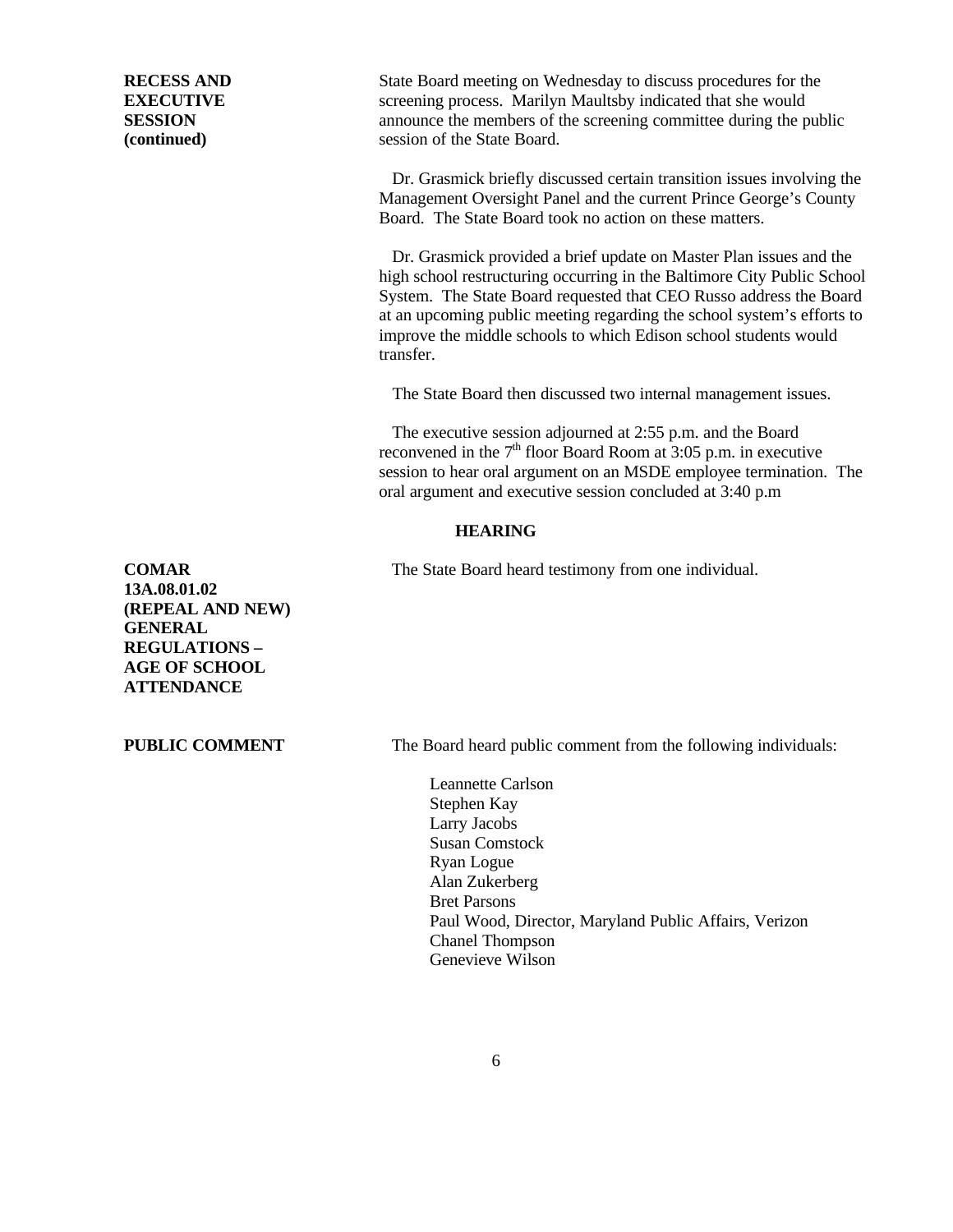**EXECUTIVE** Pursuant to  $\S 10-503$  (a)(1)(i) & (iii) and  $\S 10-508$  (a)(7) of the State **SESSION AND** Government Article, Annotated Code of Maryland, and upon motion by **ADJOURNMENT** Dr. Root, seconded by Dr. Pizzigai, and with unanimous agreement, the Maryland State Board of Education met in closed session on Tuesday, April 23, 2002, in the  $7<sup>th</sup>$  floor Board Room of the Maryland State Department of Education. The executive session commenced at 4:00 p.m.

> The following members were in attendance: Marilyn Maultsby; Reginald Dunn; Jo Ann T. Bell; Philip Benzil; Dunbar Brooks; Clarence Hawkins; Walter Levin; Karabelle Pizzigiti; Edward Root; Walter Sondheim, Jr.; Jack Wisthoff; Lauren McAlee; Nancy S. Grasmick; A. Skipp Sanders; Richard Steinke; Valerie V. Cloutier; and Anthony South.

 The State Board deliberated the employee termination matter and gave counsel direction on a draft opinion that the Board will review at its May, 2002 meeting.

The executive session concluded at 4:20 p.m.

**RECONVENED** The State Board meeting reconvened on Wednesday, April 24, 2002 at 9:00 a.m.

## **GOOD NEW ITEMS**

**RECOGNITION** Ms. Trudy Collier, Chief, Language Development, Early Learning **CEREMONY FOR** Branch, Division of Instruction, and Mr. Frank Horstman, Specialist, **WINNERS OF THE** Language Development, Division of Instruction, announced the **NATIONAL COUNCIL** recipients of this recognition. The National Council of Teachers of **OF TEACHERS OF** English sponsors an annual competition for high school juniors from **ENGLISH** across the county to vie for Achievement Awards in Writing. For the **ACHIEVEMENT** school year that ended in June 2001, sixteen Maryland students were **AWARDS IN WRITING** honored for excellence in writing.

> In order to participate in the competition, each student is required to send one sample of writing (prose or verse) that the student considers his or her best work, regardless of the amount of revision. In addition, each student is required to write a response to an impromptu theme written under teacher supervision in no more than 75 minutes and submitted in longhand without revision.

 Each student received a State Board certificate presented by Ms. Maultsby and a Governor's citation presented by Mr. John Riley, Education Policy Advisor to the Governor. **(A list of the winners is attached as a part of these minutes.)**

**IN 2001**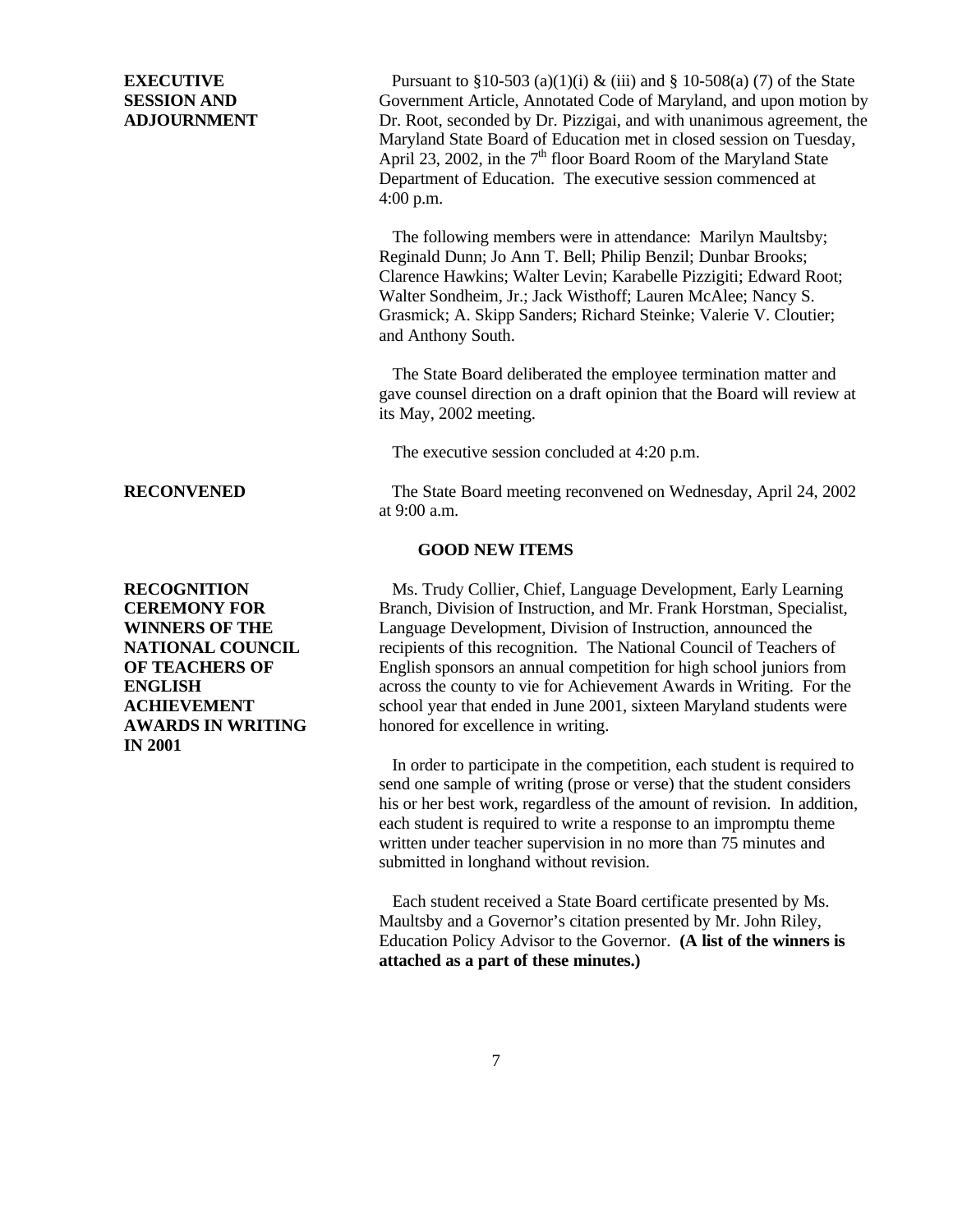**2002 TEEN** Dr. Grasmick introduced Bernard Halloway a junior at Eleanor **JEOPARDY Roosevelt High School as the winner of the 2002 Teen Jeopardy CHAMPION** national competition. Mr. Halloway competed with other teen students in this difficult academic competition which is the high school version of the well-known television game show *Jeopardy.* Mr. Halloway was accompanied by his father and Mr. Sylvester Conyers, Principal, Eleanor Roosevelt High School, Prince George County Public Schools.

> Mr. Halloway was presented a State Board certificate by Ms. Maultsby and Dr. Grasmick.

**COMMISSION ON** Ms. Pat Foerster, President, Maryland State Teachers Association; **INSTRUCTIONALLY** Ms. Sue Ann Tabler, Executive Director, Maryland Association of **SUPPORTIVE** Secondary School Principals; and, Mr. James Dryden, Executive **ASSESSMENTS** Director, Maryland Association of Elementary School Principals, provided remarks on the work of this commission. This commission was convened at the request of a coalition of administrator and principal organizations to help establish educational policies that will lead to the development of tests supportive of both instruction and accountability.

> Ms. Forester introduced Dr. W. James Popham, an emeritus professor at the University of California, Los Angeles, who chaired the Commission. Dr. Popham discussed the findings and recommendations of the Commission on Instructionally Supportive Assessments. The individuals who served on this commission were asked to recommend ways that state-administered achievement tests could not only satisfy public demands for accountability, but also improve the instruction of children. Teachers and administrators agree that state standards can increase academic rigor, strengthen curricula, and encourage student learning .

Dr. Popham discussed the reasons why the standardized tests currently being used are inappropriate which are:

- 1. The generality of standardized tests descriptions often leads to mismatches between what's tested and what's taught.
- 2. There is a tendency to eliminate items covering important teacher stressed content from standardized tests.
- 3. Confounded causality makes it impossible to tell what caused student's scores.

 The nine requirements of the Commission for a new generation of statewide achievement tests are:

> 1. A state's content standards must be prioritized to support effective instruction and assessment.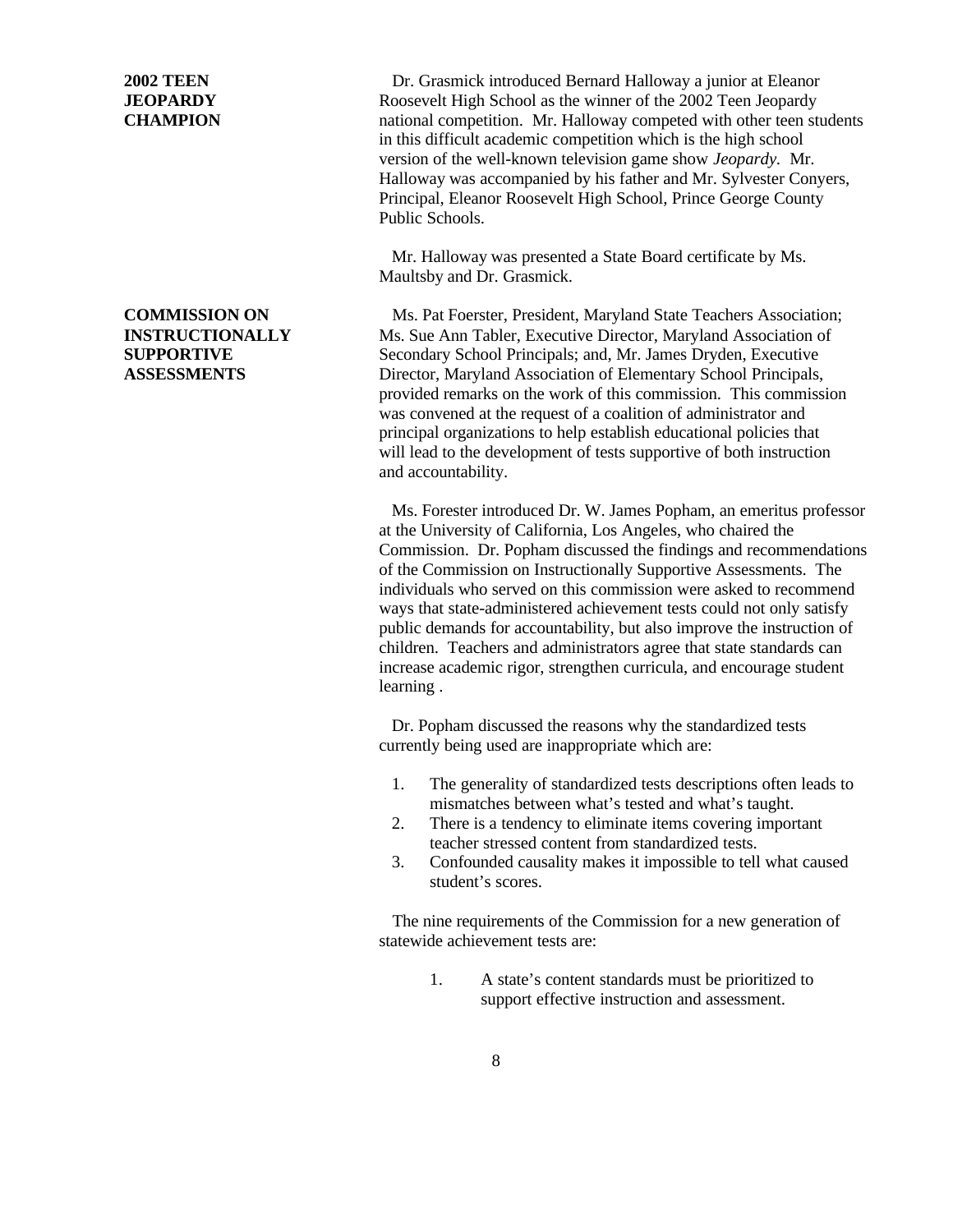**(continued)**

- **COMMISSION ON** 2. A state's high-priority content standards must be **INSTRUCTIONALLY** clearly and thoroughly described so that the **SUPPORTIVE** knowledge and skills students need to demonstrate **ASSESSMENTS** competence are evident.
	- 3. The results of a state's assessment of high-priority content standards should be reported standard-by standard for each student, school, and district.
	- 4. The state must provide educators with optional classroom assessment procedures that can measure students' progress in attaining content standards not assessed by state tests.
	- 5. A state must monitor the breadth of the curriculum to ensure that instructional attention is given to all content standards and subject areas, including those that are not assessed by state tests.
	- 6. A state must ensure that all students have the opportunity to demonstrate their achievement in state standards; consequently, it must provide well-designed assessments appropriate for a broad range of students, with accommodations and alternate methods of assessment available for students who need them.
	- 7. A state must generally allow test developers a minimum of three years to produce statewide tests that satisfy *Standards for Educational and Psychological Testing* and similar test-quality guidelines.
	- 8. A state must ensure that educators receive professional development focused on how to optimize children's learning based on the results of instructionally supportive assessments.
	- 9. A state should secure evidence that supports the ongoing improvement of its state assessments to ensure that assessments are (1) appropriate for the accountability purposes for which they are used, (b) appropriate for determining whether students have attained state standards, (c) appropriate for enhancing instruction, and (d) not the cause of negative consequences.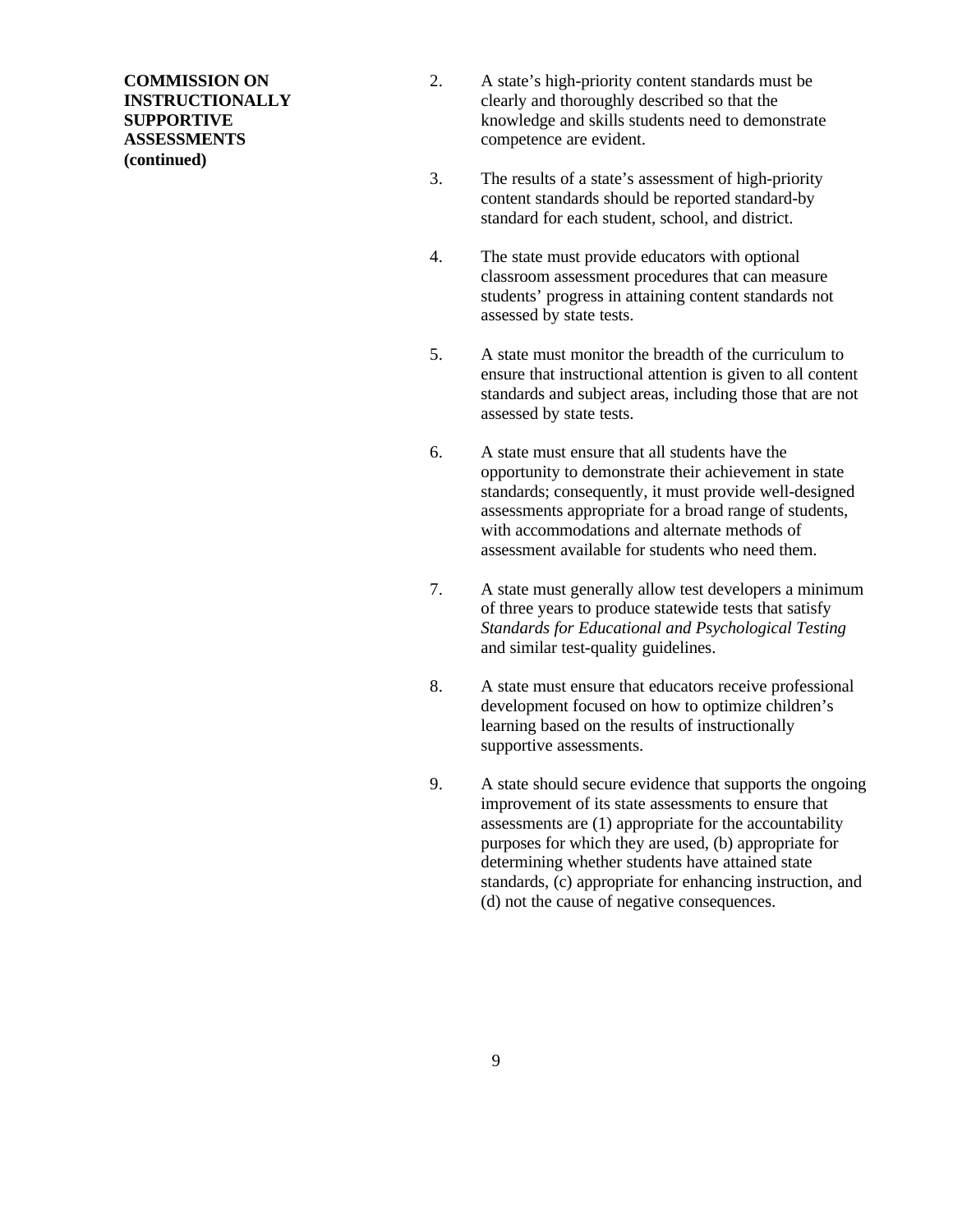**BOARD PROCESS** Ms. Maulstby reviewed the State Board role in the selection of **FOR RECRUITING** members for the New Prince George's County Board of Education. **AND IDENTIFYING** The State Board is required to recommend to the Governor and the **IDENTIFYING** County Executive a list of nominees for the New Prince George's **NOMINEES FOR THE** County School Board. Ads have been placed in the major newspapers **PRINCE GEORGE'S** serving Prince George's County beginning on Sunday, April 14<sup>th</sup>. The **COUNTY BOARD** deadlines for applications is April  $30<sup>th</sup>$ . This announcement described **OF EDUCATION** the qualifications for New Board members and the categories as stipulated by House Bill 949.

> The State Board has selected a screening committee that will review the applications, select a list of candidates and interview each selected candidate. The State Board will convene a special meeting of the Board on May 15 to review the recommendations of the screening committee and forward the recommendations to the Governor and County Executive.

 The screening committee will consist of: Reginald Dunn, Chairman; Dunbar Brooks; Jack Wisthoff; Jo Ann T. Bell; and Marilyn Maultsby.

**PRESIDENT'S** Ms. McAlee attended the Annual Convention of the Maryland **DISCUSSION** Association of Student Councils which was held in Ocean City, MD.

> Mr. Dunn attended the National School Boards Association Conference in New Orleans.

Ms. Maultsby gave opening remarks at the  $5<sup>th</sup>$  Annual Conference of Schools and Families.

Dr. Benzil attended the monthly meeting of the Maryland State School Health Council. He is also assisting members of the Healthy Schools Network of NASBE in planning for their meeting in October.

Ms. Bell is serving on a Prince George's County subcommittee which is engaging in public speaking and public advertisement on education issues. She serves on the Maryland Association of Boards of Education Conference Committee and is assisting in the preparation for their annual conference to be held this fall.

 Dr. Root has spoken to retired teacher groups about the State Board. He attended an elementary school groundbreaking ceremony for a playground held in Allegany County. Dr. Root attended the Appalachian Laboratories Environmental Educator of the Year Award.

Dr. Grasmick and Doug Becker, Sylvan Learning Center, will be hosting an award winning film on the experiences of a first-year teacher. State Board members will be invited to a viewing of this film. Dr. Grasmick announced MSDE has been working with the University of Maryland Medical Center and their breath mobile which travels **PRESIDENT'S** throughout the state. This mobile provides information to parents,